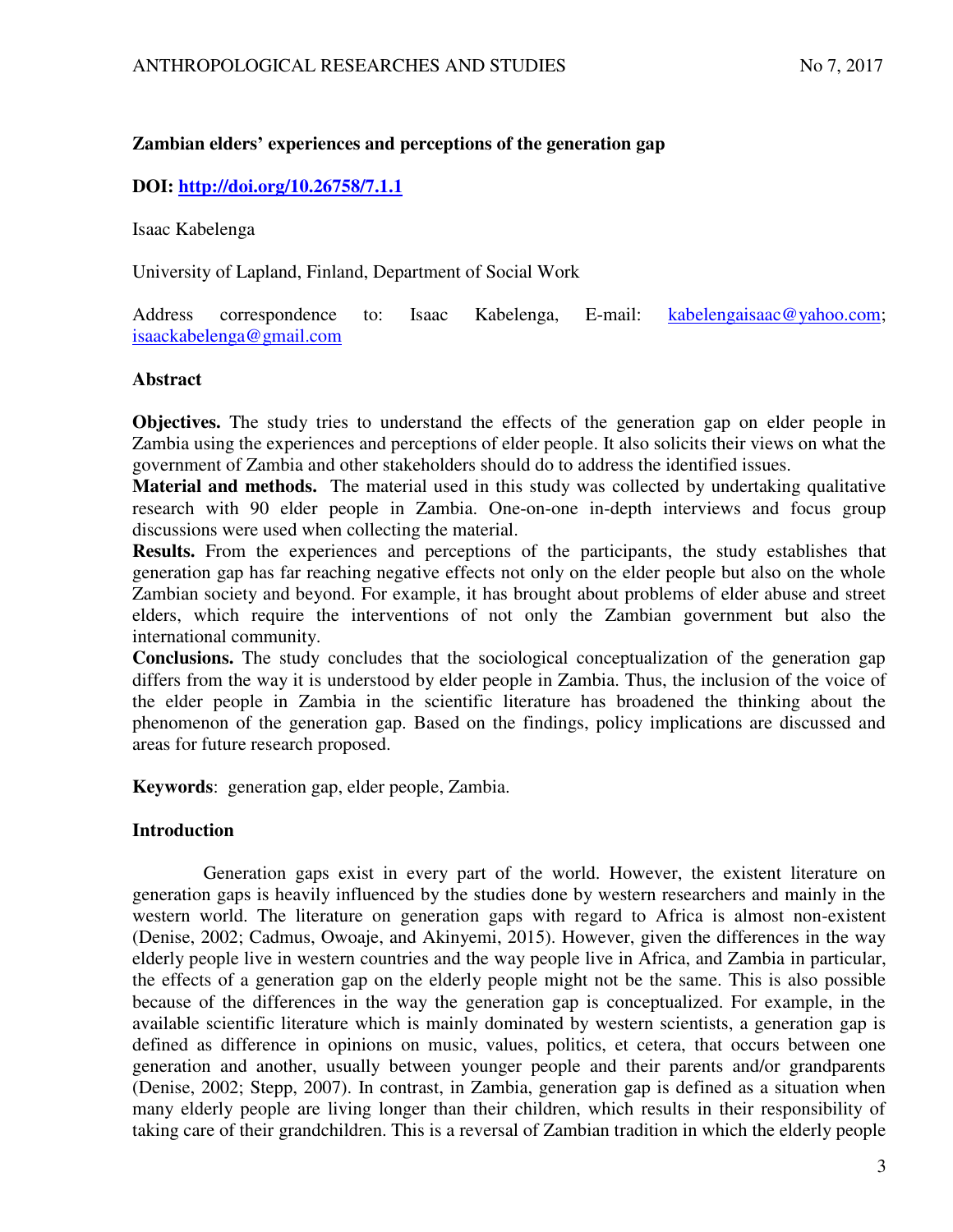are taken care by their children and grandchildren (Senior Citizens Association of Zambia - SCAZ, 2013). Thus, this article seeks to broaden understanding of the concept of the generation gap.

The article is structured in the following way: first, I will define the key concepts of a generation gap and elderly people. I will provide then a theoretical literature review on generation gaps. In the third part, I will identify existing gaps in the available literature on generation gaps, which are meant to sustain my statement of the problem, the aims of my study and the research methodology. The findings and discussions of my study will follow thereafter. Finally, conclusions, policy implications, limitations of the study and areas for future research will be presented.

#### **Definitions of generation gap and elderly people**

There is no universal definition of the generation gap or elderly people. This is because the generation gap and elderly people are social constructs, which means that their conceptions are influenced by complex values, norms, attitudes, history, social and other relationships and interactions that are bound to time and culture, and have different meanings and interpretations in different societies and contexts (Berger and Luckman, 1991). Therefore the concepts of the generation gap and elderly people should be understood within their own contexts, which are always subjective and differ from country to country (Berger and Luckman, 1991; Phelan, 2013). As already said, in western countries sociologists define a generation gap as the differences in lifestyles between one generation and another, and usually between the younger generation and the older generation (Denise, 2002; Stepp, 2007). In contrast, the generation gap in Zambia is defined as a situation where many elderly people are living longer than their children, resulting in many elderly people having the responsibility of taking care of their young grandchildren instead of the elder people being taken care of by their children and grandchildren as required by the Zambian tradition (SCAZ, 2013). In this article, the definition of the generation gap provided by the SCAZ will be used. This is because the article is written on the basis of the experiences and perceptions of the elderly people in Zambia with respect to the phenomenon of the generation gap.

The concept 'elderly people' is also defined in different ways. For example, in western countries, the most commonly accepted definition of old age is chronological age. Since the late 19<sup>th</sup> century, 65 years has been used as a mark for being elderly. In 1873, Germany first used 65 years as a criterion for people to qualify for public social security. Currently, many other western countries are using 65+ years to define an elderly person (Kamwengo, 2004). Another chronological old age definition that is becoming increasingly popular is that provided by the United Nations (UN). The UN agreed age limit is 60+ years to refer to the elderly population (UN, 2007). However, from the perspectives of the elderly people who participated in my study, elderly people in Zambia comprise people who are in their 50s and above. This is because, from 50 years of age, in Zambia, one begins to have gray hair and grandchildren. This means that functional age and life stage definition of an elderly person are the criteria being used by the elderly people in Zambia when defining an elderly person (Kamwengo, 2004).

The above differences in the conceptualization of 'generation gap' and 'elderly people' underscore the earlier argument that the concepts 'generation gap' and 'elderly person' are social constructs. However, because this article is written on the basis of the information collected from elderly people in Zambia, the conceptual definitions of the generation gap and elder people provided by elderly people in Zambia have been used here.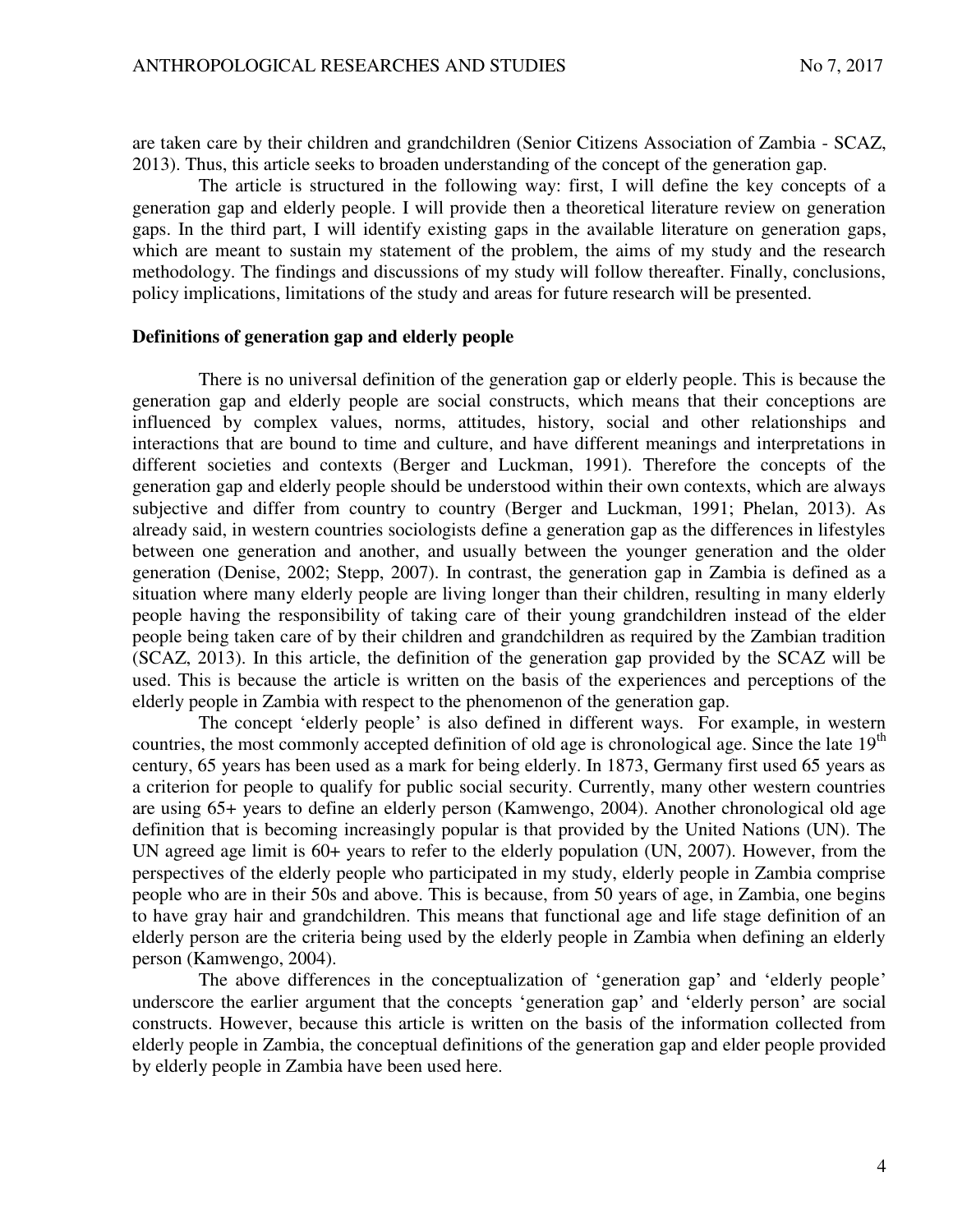#### **Theoretical conceptions/literature review on generation gaps**

The sociological theory of generation gaps was developed in the 1960's, at a time when the younger generation (later known as Baby Boomers), seemed to rebel against their parents' beliefs and values (Stepp, 2007). Sociologists have divided the lifespan into different stages: childhood, adolescence, midlife and old age. For example, they theorize that a generation could constitute the following age groups: 46-64; 30-45; 19-29 and 13-18. When discussing the generation gap concept, they look at the following aspects across the above stages: language use, technological influences, and intergenerational relations. Each of these has its own cultural effects (Denise, 2002).

**Language use:** humanity's most important symbol system is language, the medium through which reality is interpreted (Giddens, 2000). Generations can be distinguished by the differences in their language use. For example, there could be differences in languages between the younger generation and the older generation. As the new generations seek to define themselves as different from the old, they adopt new words and expressions, for example, in the use of slang, an everchanging set of colloquial words and phrases that speakers use to establish or reinforce social identity or cohesiveness within a group or with a trend in society at large (Stepp, 2007). According to Hagestad and Uhlenberg (2005), this generational segregation is of great concern as it fosters ageism and increases the risk of isolation as people age.

**Technological influences:** technological innovations occur between generations. When this happens, certain technological skills become obsolete (Armour, 2014). Denise (2002) has noted that the term 'communication skills', for example, might mean formal writing and speaking abilities to an older person; but e-mail and instant-messaging to a younger person. This is why some skills like shorthand and cursive are no longer taught in schools as they have been replaced by technological means of note taking and communication (Owen, 2012). Holson (2008) has also observed that children increasingly rely on personal technological devices like smartphones to define themselves and create social circles apart from their families, changing the way they communicate with their parents. Cell phones, instant messaging, and e-mail have encouraged younger users to create their own inventive, quirky and very private written language. That has given them the opportunity to essentially hide in plain sight. They are more connected than ever, but also far more independent. Thus, depending on individual characteristics of the older persons, such as not having someone to introduce and teach them new technology, and physical characteristics like poor eye sights and memory lapses among others (Zambia National Ageing Policy, 2012), the advances in information, communication and technology may result in exclusion and isolation of some elderly people from the mainstream society.

**Intergenerational relations:** another aspect associated with the generation gap is represented by changes in the values and norms on how family members live. Two factors are associated with these changes: modernization and migration (Cliquet, 1998). Mortality of the elderly people's peers and mortality of extended family members can also be added to intergenerational relations (Reed, 2015). Lesthaeghe (1985) and Inglehart (1989) have reported that modernization has induced important changes in values and norms, characterized by phenomena such as individualization, increased freedom and personal choice of behavioral patterns. Modern living circumstances involving fewer siblings, greater female participation in paid labor, and geographical mobility and migration often exclude an extended family setting or family care network and prevent more particularly multigenerational co-existence. This is especially true in societies that are characterized by relatively weak family links such as in North America and Northern and Central Europe. Elderly people may lose all their childhood friends in their last stage of life. Elderly people may also be left alone by their children, as children migrate to other cities or countries.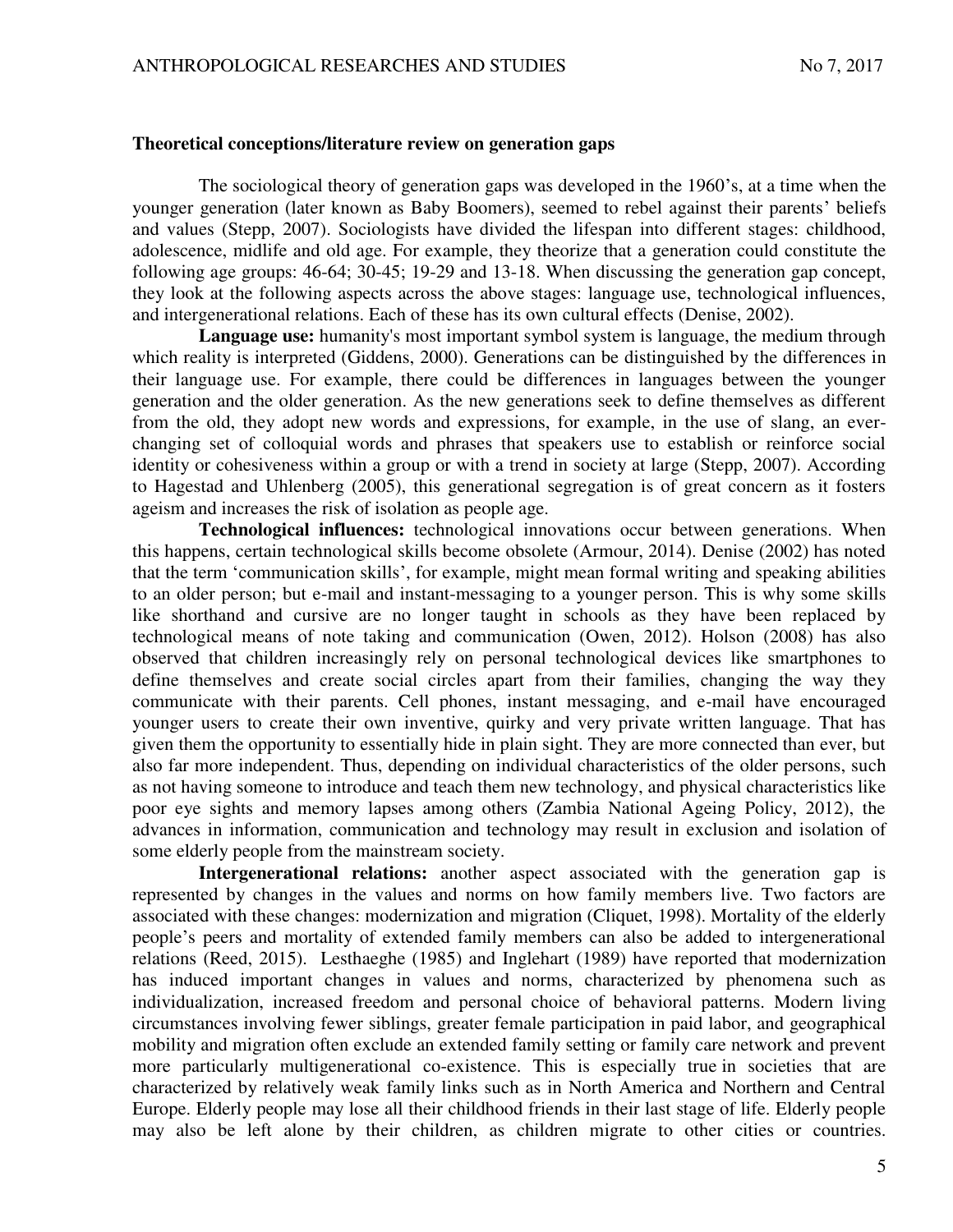Consequently, these changes undermine the foundations of the traditional normative systems of the family, bring about anomie, decrease socio-normative control and cause social isolation and loneliness among elderly people (Cliquet, 1998).

Because of the above challenges, solutions that go beyond the family have been envisaged, and one of them is intergenerational living. Intergenerational living is one method being used currently worldwide as a means of combating the above effects of the generation gap on elderly people (Reed, 2015). Prominent among this type of project is a nursing home in Deventer, Netherlands, where students from a local university are provided small, rent-free apartments within the nursing home facility. In exchange, the students volunteer a minimum of 30 hours per month to spend time with the seniors. The students will watch sports with the seniors, celebrate birthdays, and simply keep them company during illnesses and times of distress (Reed, 2015). In part, because of the recognition of the above challenges faced by elder people, the UN (2007) recommends having the Age-Friendly Society, which should be sustained by the society in which elderly people live. This implies a diversity of the ways of addressing the challenges faced by elderly people due to the generation gap (Fook, 2002).

#### **Gap in literature and statement of the problem**

A critical look at the above literature brings out the following gap. The literature is dominated by research undertaken in western countries and by western researchers (Phelan, 2013; Cadmus et.al, 2015). The voices of many elderly people in developing countries such as those in Africa are missing. In part, this is because few African scientists are interested in aging issues (Zambia National Ageing Policy, 2012). It is this gap that actually makes most of the issues discussed in the above literature less relevant to the elderly people in Zambia. This will come out clearly in the section for findings of the study. For example, the issue of slang is less relevant because the majority of the elder people in Zambia are able to communicate effectively using the same primary language with their children and grandchildren.

In light of the above gap, I conducted a study on the generation gap in rural and urban Zambia using elderly people as the key informants.

#### **Objectives**

The study had two objectives: (1) to understand the effects of the generation gap on elder people in Zambia using the experiences and perceptions of elderly people, and (2) to get the views of elderly people in Zambia on what the Government of Zambia and other stakeholders should do to address the identified issues.

#### **Material and methods**

This study utilized qualitative research methodology to allow for the voices of elderly people in Zambia who have experienced a generation gap to be heard. Because little is known about the generation gap in Zambia, especially from the experiences and perceptions of elderly people, this grounded approach was preferable (Kabelenga, 2014). One of the distinguishing features of qualitative inquiry is that it allows new insights about the particular issue under investigation. This comes about because the researcher studies the respective phenomenon in depth with the local people with living experience of the phenomenon. The researcher does not go to the people who have experienced the phenomenon with predetermined answers to the phenomenon. Rather, the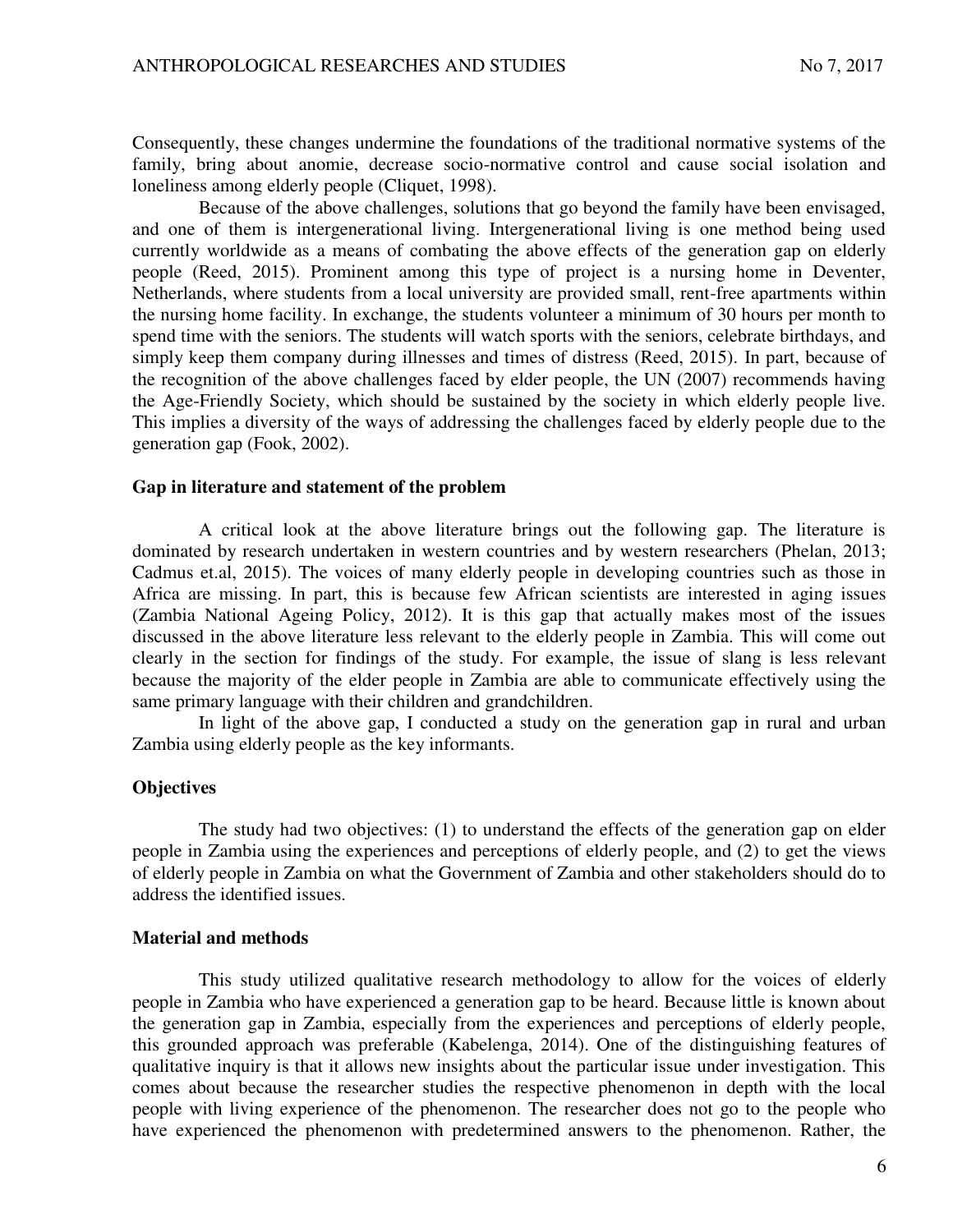researcher's orientation is to learn from the people who have experienced the phenomenon (Creswell, 2003). This thinking can also be thought about with reference to the popular adage, which states that 'experience is the best teacher' (Osei-Hwedie, Mwansa, and Mufune, 1990: 95). Thus, the participants in qualitative research are seen as the researcher's teachers or sources of knowledge (Yin, 2003; Creswell, 2003). In this study, my teachers were elderly people who had experienced a generation gap.

### **Confidentiality**

Because the participants were assured that their names would not be revealed anywhere, the names of the informants have been replaced with aliases/assumed names. However, I have maintained the actual verbatim transcripts from the interviews.

## **Type of data collected**

The data for this study consisted of one-on-one in-depth interviews and focus group discussions. In addition, it contained a few closed-ended questions. Thus the large chunk of the data that I collected was qualitative in nature and a handful numerical data. Numerical data was collected on the background information about the participants.

## **Data collection**

Data collection was done during the national consultative workshop field survey on aging and social protection in Zambia, in November 2012. I collected similar data during the senior citizens' national consultative workshop on the draft Zambia national constitution, in August 2013. Both workshops drew elderly people's representatives from all 10 the provinces of Zambia in both rural and urban Zambia. I also collected similar data during the 7 months study (June to December 2014) on aging in rural and urban Zambia. During the studies, open-ended interviews were used. This approach allowed elderly people to freely express themselves about their experiences and perceptions of the generation gap. Digital recorders were used to record the interviews. As back-up for the interviews, three digital recorders were used simultaneously whenever I conducted any interview. A notebook was also used to take notes during the interviews. Before any interview was conducted, the purpose of the study was explained to the participants and those who were willing to participate in the study signed an informed consent form.

#### **Number of interviews conducted**

I conducted 30 in-depth interviews. Of these, 21 were one-on-one in-depth interviews and 9 were focus group discussions (FGDs). On average, each interview lasted between one hour and three hours. I conducted all the interviews myself because I wanted to make sure that I collected all the information that I needed about the effects of the generation gap on the elderly people in Zambia and what the elderly people felt about what needs to be done in order to address the challenges that they were facing as a result of the generation gap.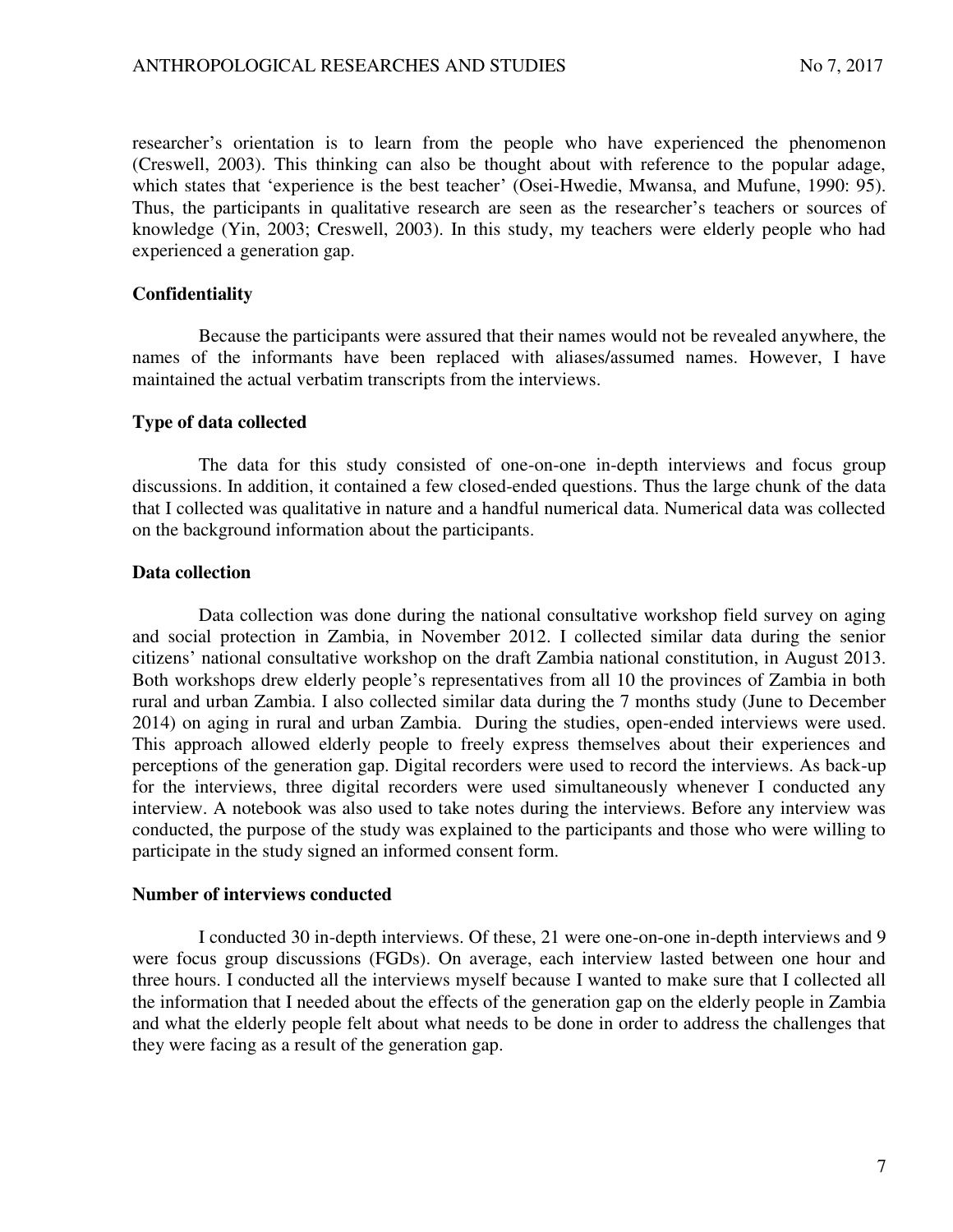## **Selection and characteristics of the participants**

With the help of SCAZ and Community Development Workers, a total of 90 participants were purposively selected to participate in the study. The participants were elderly people's representatives from all the 10 provinces of Zambia. The demographic characteristics of the participants were as follows: the age of the participants ranged between 55 and 80 years. The mean age was 65 years and the median age was 64 years. Of these, 35 were women and 55 were men. This gender imbalance should not be a surprise. In Zambia, like many other African countries, there are more male leaders than female leaders (Kamwengo, 2004). In addition, all the participants had a formal education with the majority having tertiary education and only five had primary education. The interviews were conducted in English with the exception of five interviews that were conducted in local languages [Nyanja, Bemba and kikonde] and later translated to English.

#### **Data Analysis**

Data was analyzed manually after transcribing all the 30 interviews using the qualitative data transcribing software called Express Scribe Transcription. I first read each of the 30 transcripts several times to get a sense of the data in its entirety. During the initial reading of the transcripts, open coding procedures were employed, where codes were created from what was present in the data (Pope et al., 2014; Kabelenga, 2014). After identifying initial codes in the transcripts, I moved to focused coding. This involved making decisions about which codes were most relevant to the research aim, discarding codes that were not relevant and combining earlier codes that were similar. Constant comparison was used to look for similarities and differences in categories across the transcripts. Thus, the whole process was a back and forth and as such it was very messy and stressful (Pope, et al., 2014; Kabelenga, 2014).

#### **Results**

### **Understandings of the concept of the generation gap**

In an attempt to adequately focus my interviews, the first question that I asked the participants in the Focus Group Discussions (FGDs) was: How do you understand the term generation gap as senior citizens? Their understandings can be seen in the narratives below:

*"It is a situation where we older people are living longer than our children and resulting into us having the responsibility to look after our grandchildren left behind by our children."* (FGD, 1).

*"According to our Zambian tradition, our children are supposed to take care of us in our old age. However, this is not happening because most of our children are dying earlier than us. So this is what we call the generation gap."* (FGD, 3).

From the above verbatim quotes, it can be argued that how elderly people in Zambia understand the term generation gap is different from the way generation gap is conceptualized in the available scientific literature. As already revealed, sociologists define a generation gap as the differences in values and beliefs between one generation and another, usually between younger people and their parents and/or grandparents (Denise, 2002; Stepp, 2007). This conception is different from the above conceptions of generation gap provided by the participants in Zambia.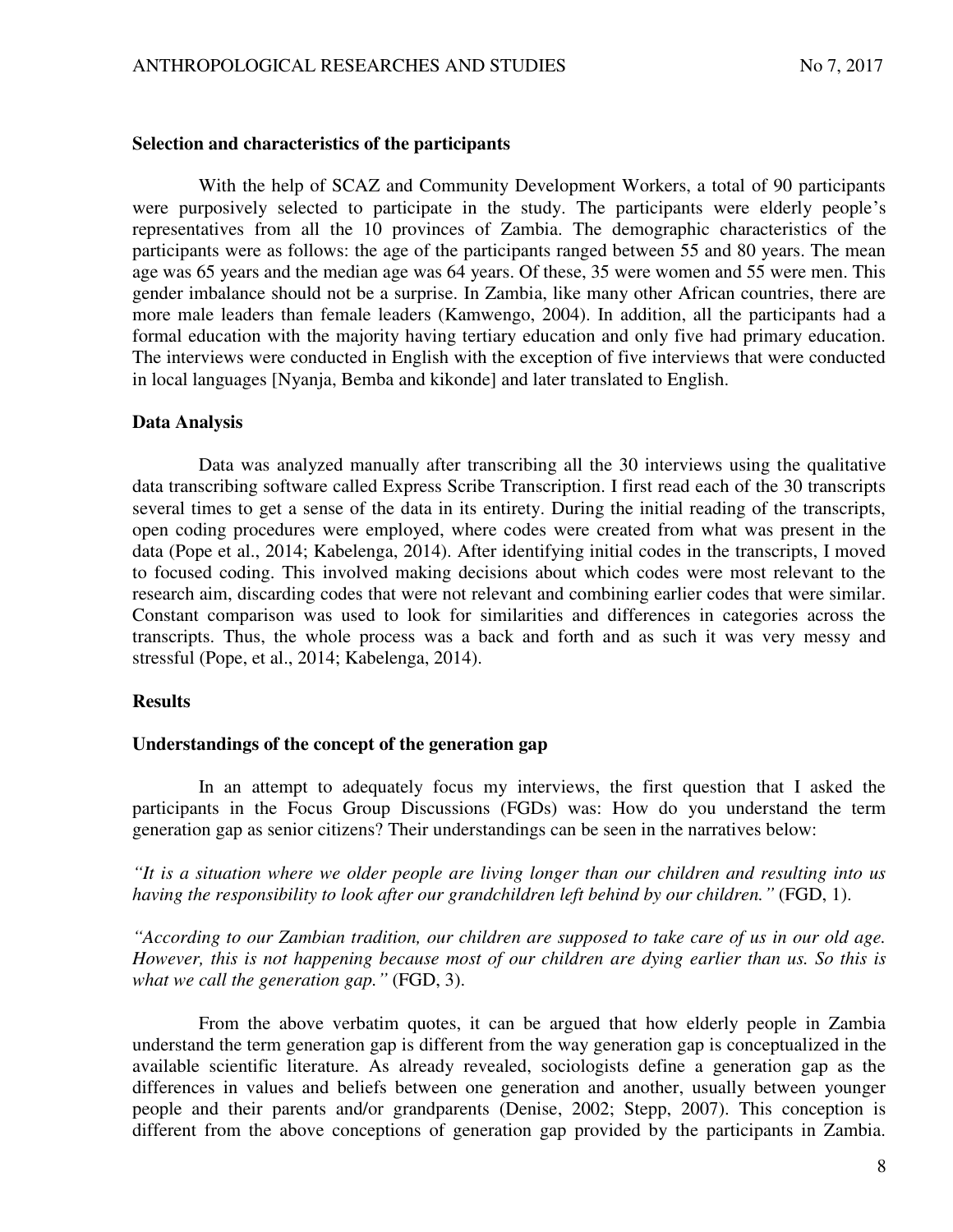From the participants' experiences and perceptions, the generation gap here is all about the premature deaths of the current generation of adults, which has left a "gap" between generations. In other words, it has to do with the actual gap created by the deaths of the younger generation or elderly people's children. The aspects that are commonly used in the existing literature when discussing the generation gap concept such as language use and technological advancements (Denise, 2002; Reed, 2015) were not mentioned at all by the participants. It seems that the only aspect of the generation gap in the existing literature that is relevant to the participants is constituted by intergenerational relations (Lesthaeghe, 1985; Cliquet, 1998). Perhaps this is an indication that the concept of generation gap should be understood within the local context in which particular generations of people live.

#### **Effects of generation gap on the elderly people in Zambia**

 The following came out to be the main effects of the generation gap on elderly people: the burden of taking care of the orphaned children; loss of care from their children; death of some elderly people due to depression; elder abuse and street elderly. Below I provide the details of each of these effects.

#### **Burden of taking care of the orphaned children**

From the participants' experiences and perceptions, the generation gap had resulted in many elderly people having the responsibility of taking care of the orphaned grandchildren left behind by their children. This was a burden because most of the elderly people did not have the physical capacity or economic means to provide this care. This was expressed by two participants during FGDs as follows:

*"We have big responsibilities to take care of the orphaned grandchildren and this is a big burden to many of us. This is compounded by the fact that most of us are poor. We are not in employment. We have no money and the government is not supporting us in any way."* (Ms. B during FGD, 1).

*"It has brought about the burden of taking care of grandchildren especially when they are still young. We have this responsibility though we don't have the material resources and strength in our bodies to do so. It is a very big burden."* (Mr. T during FGD, 7).

From the above findings, it implies that generation gap as understood by the participants had increased elderly people's responsibilities in Zambian society. They have to take care of orphaned children whilst, at the same time, they have to take care of themselves. From the above narratives, this is happening amidst stressful conditions such as limited material resources and bodily weaknesses associated generally with old age (Kamwengo, 2004). This responsibility can increase physical, economical, psychological and social stress on elderly people.

#### **Loss of care from the children**

The participants also revealed that many elderly people in Zambia depended on the support from their children for their well-being. However, due to the deaths of their children, they had no one to take care of them. The narratives below express the above effect: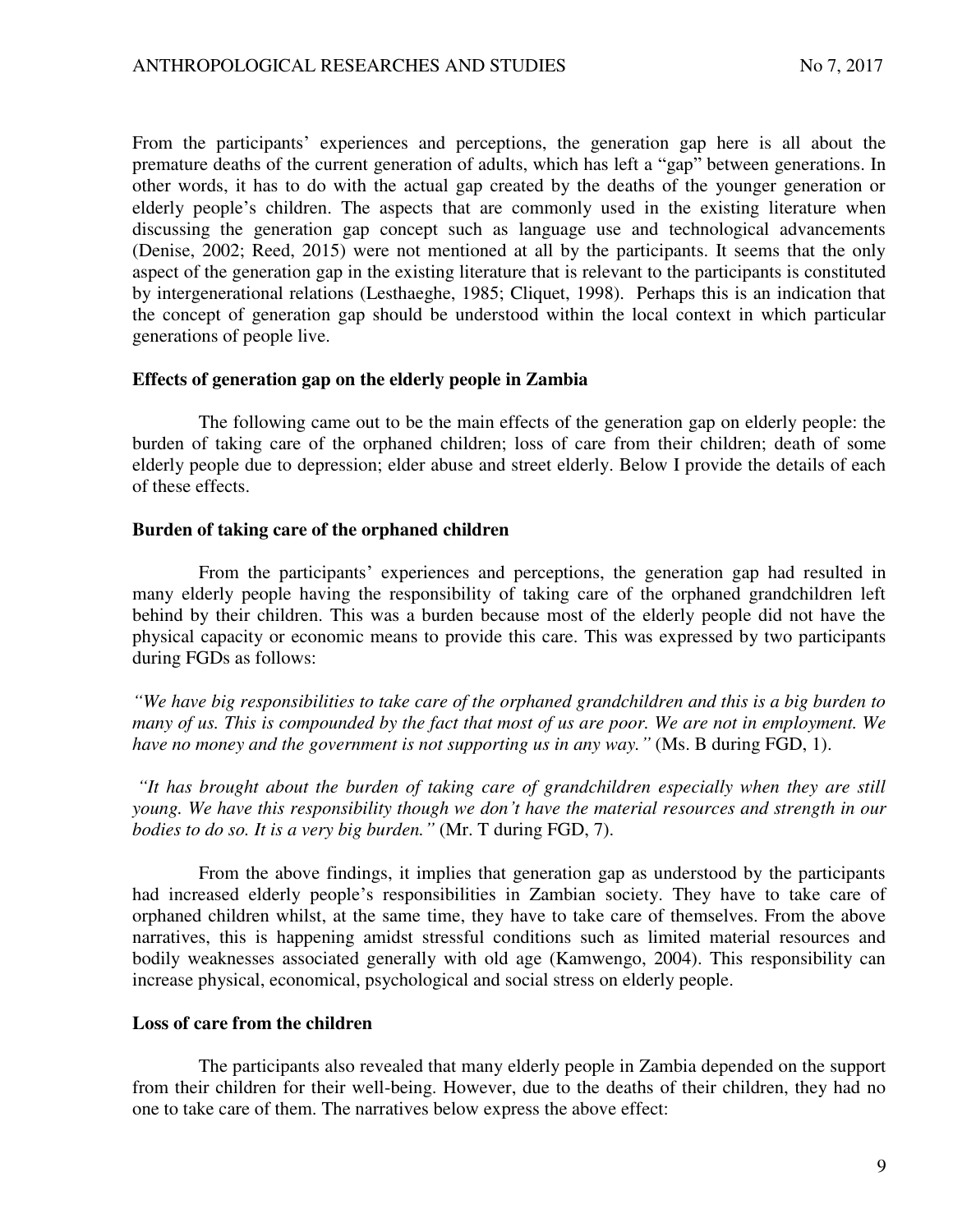*"We are supposed to be taken care of by our children and grandchildren. But now the opposite has happened. Our children are dying and leaving us with so many grand and great grandchildren to take care of. Look, I am now 71 years of age, but I am taking care of my parents who are in their 90s and several grandchildren. This is not supposed to be my responsibility but should be the responsibility of my children."* (Male Informant aged, 71 years).

*"Children are supposed to take care of us, but because of this generation gap, there is no one to take care of us."* (FGD, 6).

The above verbatim quotes suggest that, from the experiences and perceptions of the participants, many elder people in Zambia depend on their children for their well-being. This can be expected. In African societies, adult children are expected to take care of their parents in old age. This is why having children is highly valued in Africa (Fuller, 1972; Women and Law in Southern Africa Trust, 1997; Kamwengo, 2004; Zambia National Ageing Policy, 2012). The above result, however, is a sharp contradiction to the widely held view in the literature that most elderly people do not want to depend on their children for the wellbeing (Dooghe et al, 1988). Perhaps such a view applies more to western countries. In Africa, Zambia inclusive, even from the African governments' point of view, children have the responsibility to take care of their aging parents (Kamwengo, 2004; Zambia National Ageing Policy, 2012). Nevertheless, with the existing generation gap, that way of living has been torn apart and now many elderly people are forced to begin to look after themselves even in old age.

### **Death of some elderly people due to depression**

The death of their children seemed to lead to depression and death in some elderly people. A typical example was that of a 73 years old man who died of depression after losing most of his children through death:

*"All my children have died. Who will take care of me? It is better that I also just die."* (Mr. K, aged 73 years) (Statement obtained in the 2012 study).

*"Mr. K died last year because of depression which arose due to the death of his children. He always used to complain that no one would take care of him since the children who were supposed to look after him were dying. He was just sick for a few days and he died."* (Mrs. K, in her 60s).

The above finding qualifies my earlier deduction that in Africa, Zambia inclusive, many people bear children with the view to be taken care of by them in old age (Fuller, 1972; Zambia National Ageing Policy, 2012).

## **Elder abuse**

Another effect of the generation gap (losing their children) was an increase in the abuse of the elderly people by both family and non-family members. This was because children are supposed to be the primary economic, social and physical protectors of their parents. For example, one participant stated: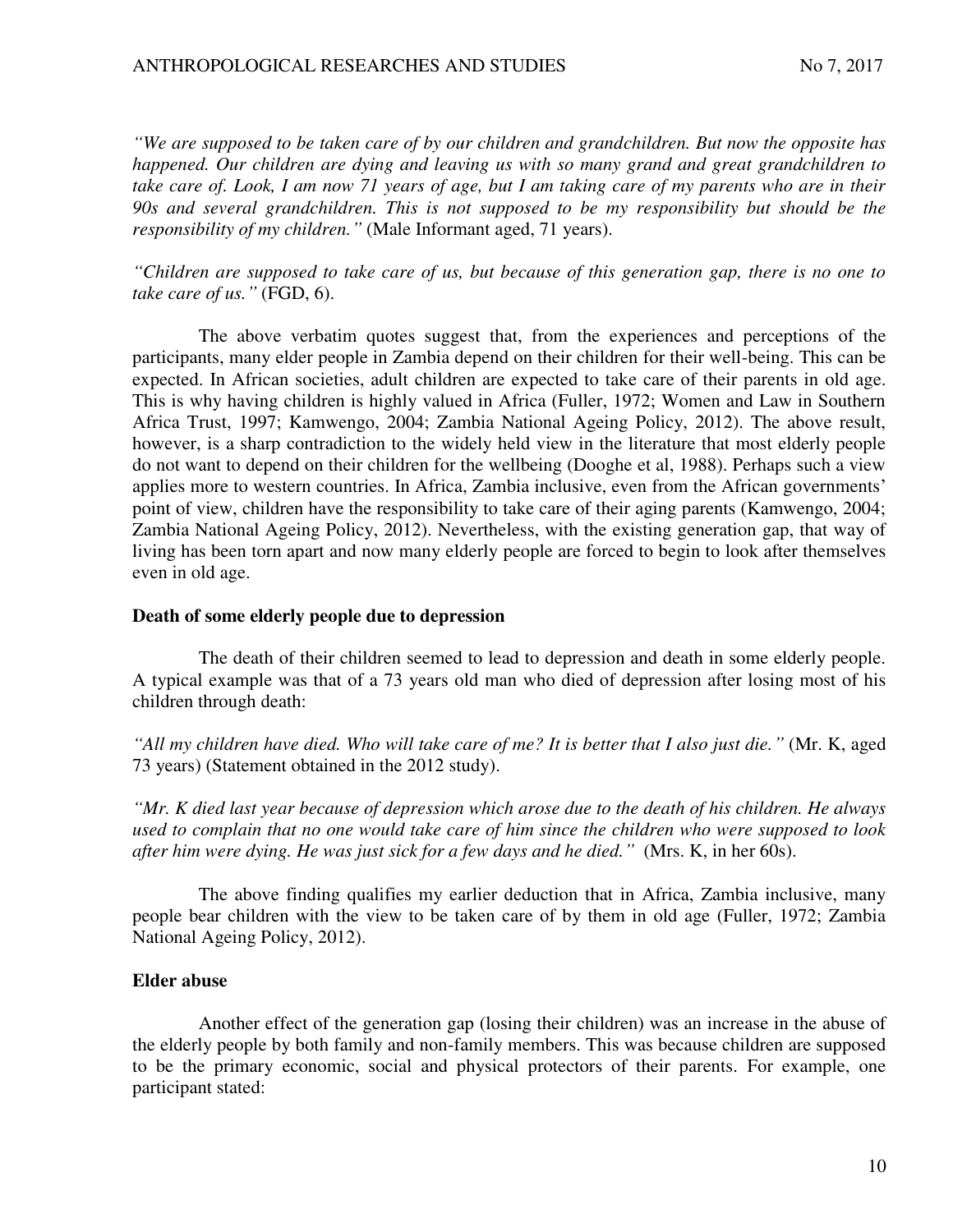*"Older people who are abused spiritually, verbally, physically and politically as well as those who are neglected are mainly those who have lost their children. That is because they have no one to protect them from the abusers. Those who have children are rarely abused because if one family member or other people in the neighborhood or village want to abuse that particular old person, some of the children will stand up to defend him or her. But those without children, anyone can abuse them because they know that no one will defend him or her."* (Mrs. L during FDG, 7).

 The above finding suggests that children in Zambia play a very important role in the welfare of their aging parents. Thus, if parents lose their children, suffering may follow.

### **Street elderly**

It was also learned from the participants that generation gap had brought about the problem of street elderly. Street elderly refers to elderly people whose survival depended on begging on the streets or begging from different households in the neighborhood.

*"We now have street elders. Some of the older people on the streets begging are because of the generation gap. They have no one to take care of them and they have no capacity to look after themselves."* (FDG, 3).

*"They are surviving by moving from one household to the other begging for food, salt…, I tell you, the kind of life that they are living you can cry. In villages, they don't beg on the streets but they do come here [public office] and the explanations they give here is that no one wants to take care of them"* [FDG, 1].

From the above finding, it can be argued that the generation gap is producing negative effects which do not only affect the respective elderly people who have lost their children, but also the larger society in which the elderly people live.

#### **What should be done to address the effects of generation gap on elderly people**

The participants suggested the following solutions to the above effects of the generation gap: the introduction of a social pension, the revival of the village concept and the education of young people on life in old age.

#### **Introduction of a social pension**

The participants argued that the Government of Zambia should introduce a social pension for elderly people in Zambia. Social pension means that the Government of Zambia would provide a certain amount of income to elderly people until death. This income would enable the elderly people to afford the basic necessities of life for themselves and their dependent grandchildren. As some of the participants expressed it:

*"We want a social pension. If the government can introduce social pension for all the older people in Zambia, most of the problems that we are going through can be addressed."* (FGD, 8).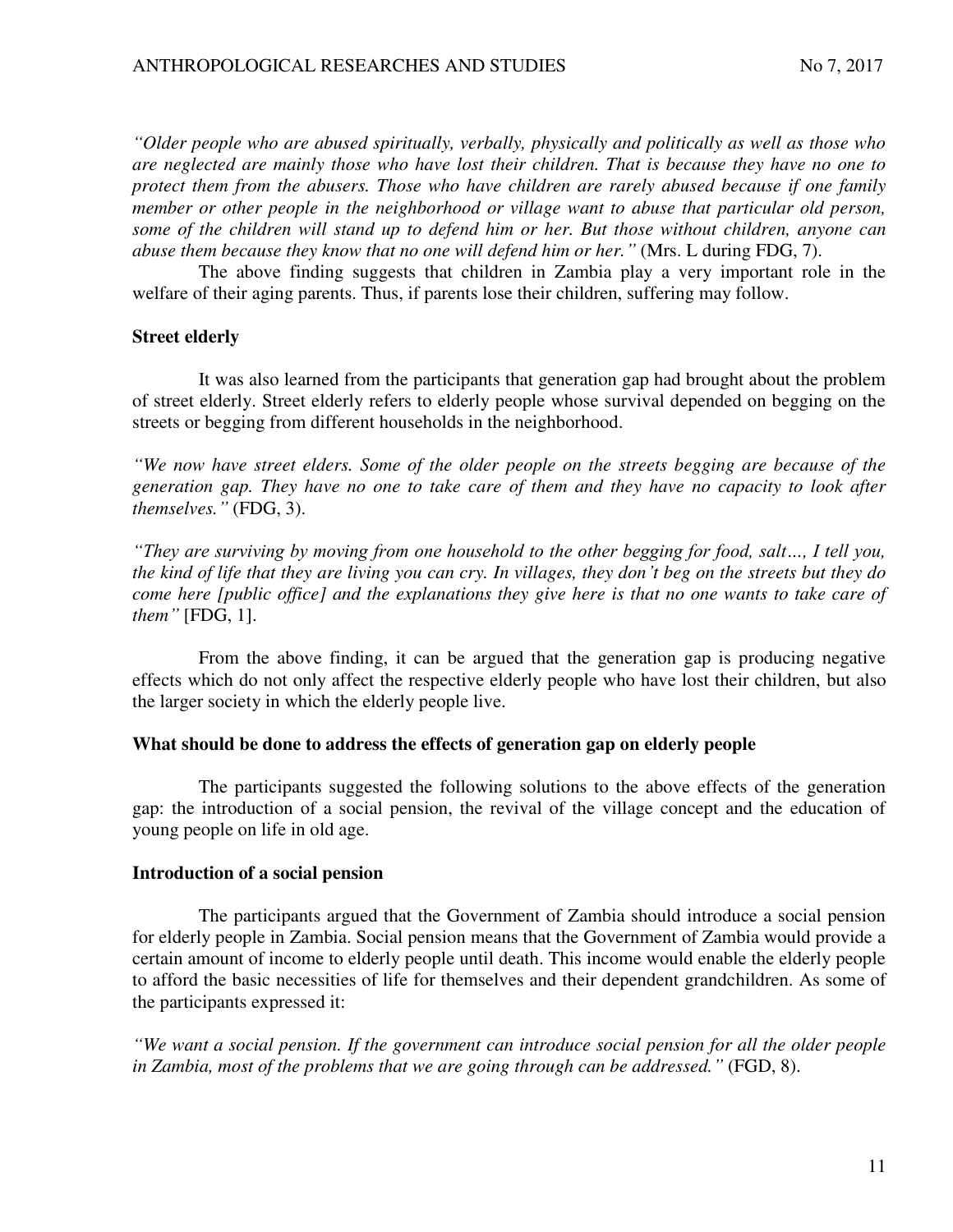*"Social pension should be introduced. Monthly income for all the older people should be introduced. This will help address most of the challenges that we are going through. We will be able to look after ourselves and the orphaned children we are keeping."* (Female informant, aged 71).

The above thinking of the participants is also in line with the policy measures suggested by many policy makers and researchers globally on how to improve the welfare of elderly people. Social pension globally is seen as critical in addressing most of the problems associated with old age (Devereux and Sabates-Wheeler, 2004; HelpAge International, 2014). **Revival of the village concept** 

Some participants proposed reviving the traditional Zambian way of living where people of the same bloodline lived together in one village and in large numbers. That was seen to have positive implications for elderly people who lose their biological children as other extended family members would be able to at least help such elderly people. Below are some of the representative comments:

*"There is a need to revamp the village concept. One way this can be done is to discourage people from living alone. There is also need to develop rural areas to encourage many people to live in their villages."* (FGD, 3).

*"In the past, people used to live in large villages and that helped a lot. For example, villages were used for physical and social protection of the village members. If one village member or other villages arose against one village member, other village members came to the rescue of their member. So that way of living should be encouraged."* (Sub-Chief, aged 55 years).

The above suggests that a return to the Zambian traditional way of living is believed by some participants to address some of the challenges associated with the generation gap. This points to the fact that the extended family system in Zambia should be encouraged (Fuller, 1972; Kamwengo, 2004; Zambia National Ageing Policy, 2012).

### **Education of young people about life in old age**

Educating the young people about life in old age was also seen to be pivotal in addressing the challenges associated with the generation gap. That was seen to be important in that it would help the younger people to understand some of the common problems associated with old age and what they needed to do whilst there were still young to avoid going through those problems when they grow old. Some participants were of the view that some of the problems they were now facing were due to the fact that they did not prepare themselves adequately for their living in old age. For example, some blamed themselves for the above problems saying that they did not invest in their private and public social protection when they were in formal employment and/or in public offices in charge of making social protection policies.

*"There is a need to mainstream aging in the school curriculum. That will help the young generation understand how life in old age is."* (FGD, 4).

*"There is a need to help the young people begin to invest in their social protection when they are still young. They should get educated, build houses and have also good social protection policies in*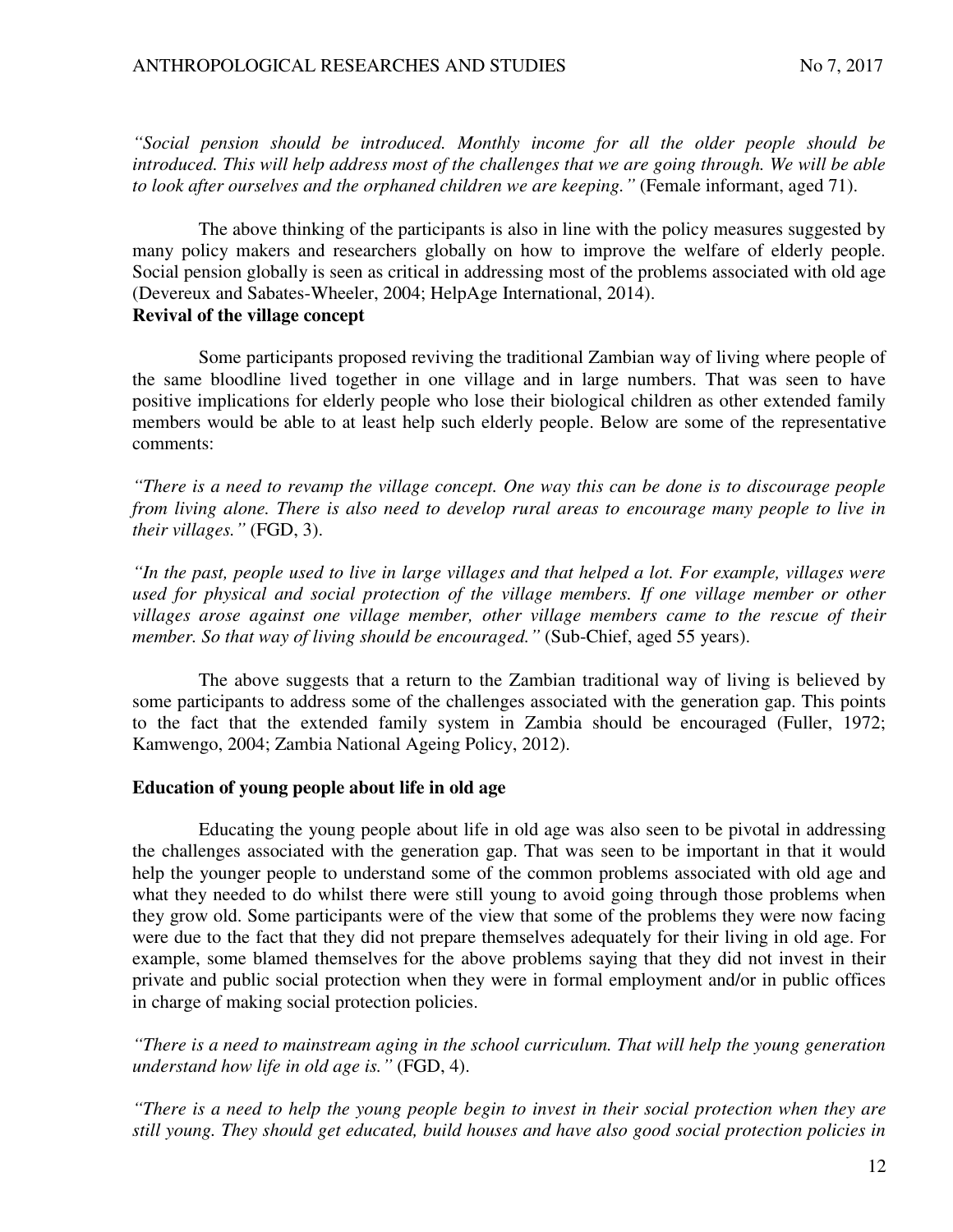*place. You see, some of us we are to blame for our sufferings. We were in those public offices, but we did not do anything for the older people."* (Female informant, aged 71 years).

From the above, it seems that the participants in Zambia were of the view that when thinking about ways of addressing the effects of the generation gap, there is a need not only to target the present generation of elderly people but also target the next generation.

#### **Conclusions and policy implications**

On the basis of the findings of this study, the following are the conclusions and policy implications:

First, how the participants in Zambia understand the phenomenon of the generation gap is different from the way a generation gap is understood in sociological literature. This suggests that care must be taken when using this term outside of western contexts or cross-culturally.

Second, from the experiences and perspectives of the participants, a generation gap in Zambia centers on elderly people living longer than their children and not on differences of opinion regarding music, politics, language use or lagging behind in technology. This has many negative effects, which include the burden of taking care of the orphaned children; loss of care from the children; death of some elderly people due to depression; elder abuse; and street elderly. These effects transcend the elderly people themselves to include the whole Zambian society and beyond. This is because addressing the effects of the generation gap on elderly people in Zambia requires not only interventions from the people of Zambia but also the international community. In addition, the findings of this study indicate that the effects of the generation gap on the elderly people, such as isolation, depression, elder abuse and street elderly, are as a result of the death of the elderly people's children and not because of differences in language use or lagging behind in technology.

 Third, it seems that the strong belief among Africans that children are supposed to take care of their parents in old age has significantly contributed to the negative effects that many elderly people in Zambia are experiencing. This suggests that there is need to find ways to change this belief among African people. One way of doing this is to encourage African people to invest in other forms of social protection when they are still young.

 Fourth, it suggests that programs to improve the welfare of elder people and the orphaned children should be embarked on, scaled-up and prioritized in Zambia. This requires a multidisciplinary approach that should involve economic empowerment of elderly people and their dependents, broadening the social protection base, which should include social pension and targeted child grants programs, encouraging extended family system and educating young people on life in old age.

#### **Limitations**

 This article is written on the basis of the qualitative data collected from 90 elder people in Zambia. It should be noted that one of the main central aims of any qualitative research inquiry is to provide in-depth information about a particular phenomenon (Pope et al., 2014). Therefore, the revelations made in this article should be cautiously applied to other parts of Zambia and the whole world. For example, although the findings presented in this article are from 90 elderly people drawn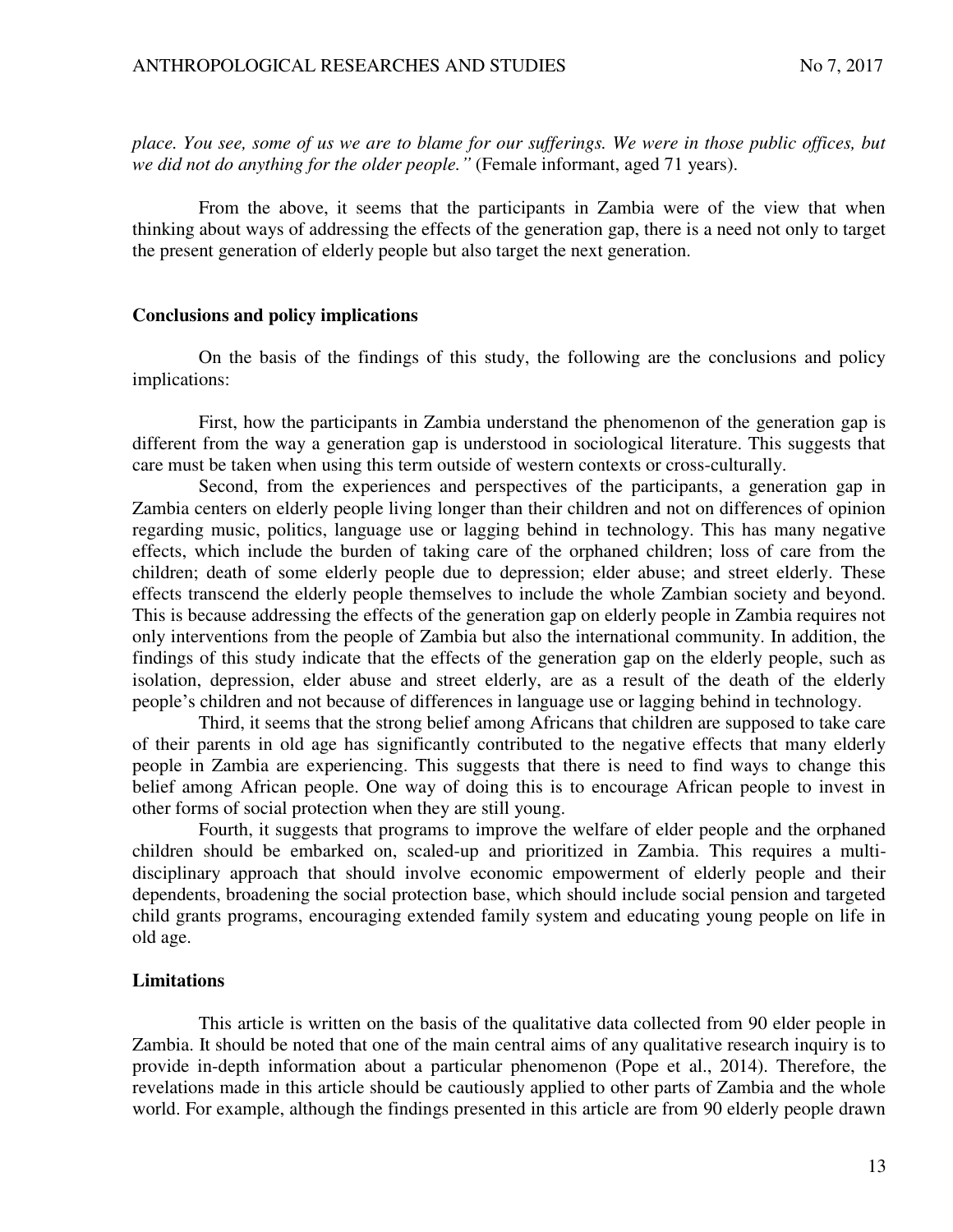from rural and urban Zambia, they should not be generalized to other parts of the world. This is because what may be true in one setting may not be true in other settings.

## **Areas for future research**

Future research should focus on understanding how the phenomenon of a generation gap is socially constructed in different parts of the world and from the different perspectives such as the perspectives of elderly people and the perspectives of elderly people's formal and informal caregivers among others. Undertaking separate studies in different regions of the world, for example in Africa, Asia, Europe, and Latin America among others, can broaden understanding of the phenomenon of the generation gap. This may help inform gerontological education, research and practice as well as local and international policies.

## **Bibliography**

- 1. Armour, S., 2014. *Generation Y: They've arrived at work with a new attitude*. California: Gannetti.
- 2. Berger, P.L and Luckmann, T., 1991. *The Social Construction of Reality*. London: Penguin Press.
- 3. Cadmus, E.O., Owaaje, E.T. & Akinyemi, O.O., 2014. Older Persons' Views and Experience of Elder Abuse in South Western Nigeria: A Community-Based Qualitative Survey. *Journal of Ageing and Health,* 27 (4), pp. 711-729.
- 4. Cliquet, R., Avramov, D., 1998. The Future of the Family: A Sociobiological Approach. In: K. Matthijs (ed.), *The Family: Contemporary Perspectives and Challenges*. Leuven: Leuven University Press.
- 5. Creswell, W.J., 2003. *Qualitative Inquiry & Research Design – Choosing among Five Approaches*. (Second Edition). London: Sage.
- 6. Dooghe, G., L. et.al. 1988. *The Living Conditions of Elderly People.* Brussel: Centrum voor Bevolkings-enGezinsstudie.
- 7. Denise, K., 2002. *Today's Generations Face New Communications Gaps*. North Kansas City: MAGIC camp.
- 8. Devereux, S. and Sabates-Wheeler, R., 2004. *Transformative Social Protection.* Brighton: Institute for Development Studies.
- 9. Fook, J., 2002. *Social Work Critical Theory and Practice*. London: Sage.
- 10. Fuller, C.E., 1972. *Ageing Among Southern Africa Bantu*. New York: Appleton-Century-Crofts.
- 11. Giddens, A., 2000. *Sociology.* Cambridge: Polity Press.
- 12. Hagestad, O.G and Uhlenberg, P., 2005. The Social Separation of Old and Young: A Root of Ageism. *Journal of Social Issues,* 61 (3), pp.343-360.
- 13. Holson, L. M., 2008. *Generation Gap*. New York: The New York Times.
- 14. Inglehart, R., 1990. *Culture Shift in Advanced Industrial Society*. Princeton: Princeton, University Press.
- 15. Kabelenga, I., 2014. Additional Types of Elder Abuse Empirical Evidence from Zambia. *Journal of Community Positive Practices,* XIV (2), pp. 37-49.
- 16. Kamwengo, M., 2004. *Growing Old in Zambia – Old and New Perspectives*. New Delhi: Sterling International.